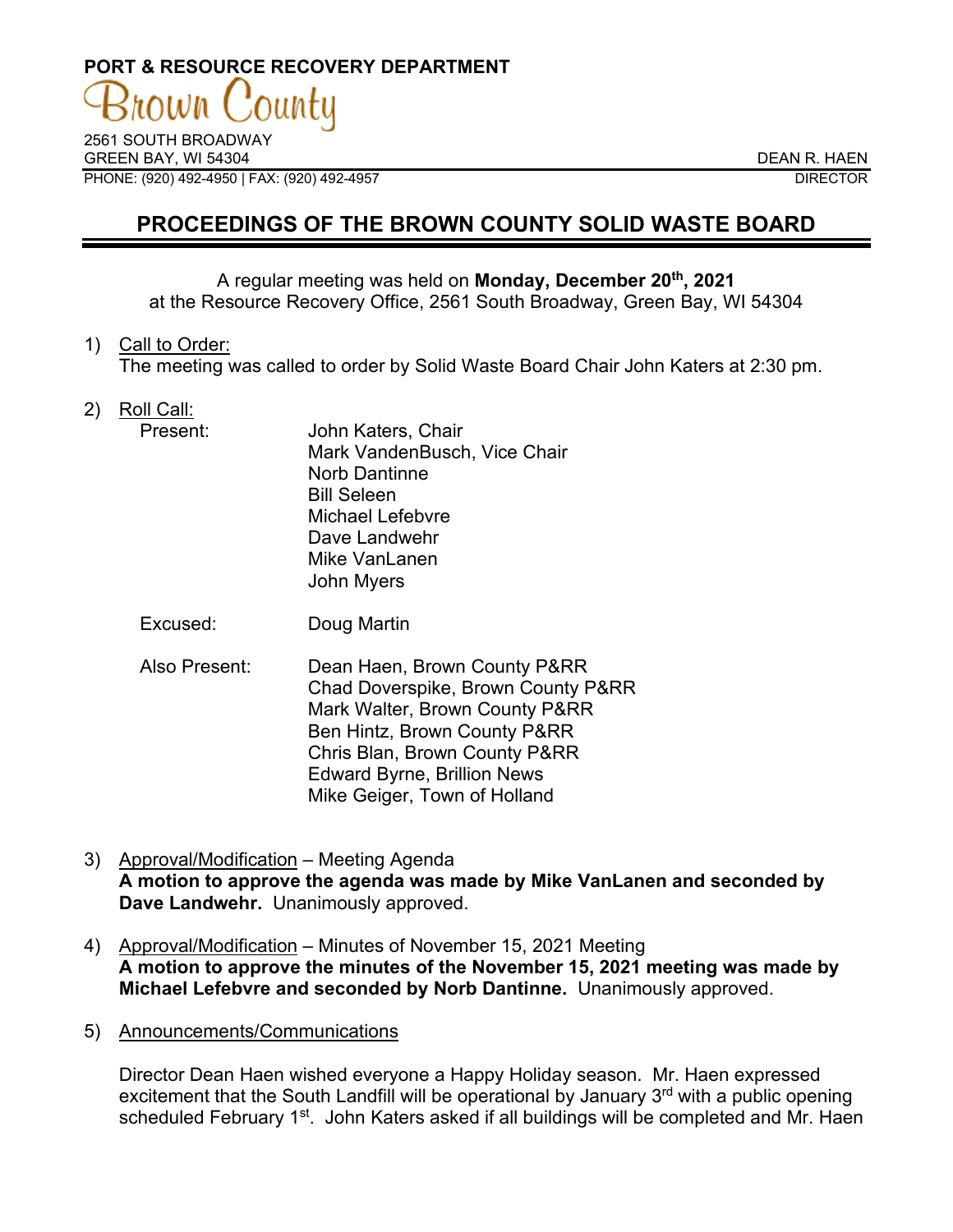explained that the scale house and three-sided building are very close to completion, and the maintenance building will be completed by the end of January.

#### 6) Approval/Modification – Solid Waste & Recycling Hauling Contract RFQ

Mr. Haen explained that in past years, a debt ratio was added to the hauling contract to ensure that the selected company had the appropriate equipment and ability that is needed. Great American Disposal (now GFL) was awarded the contract for five years, with an extension of three years to avoid a change in hauling vendor during the opening of the South Landfill. The contract RFQ presented the beginning of the process to finding a new hauling vendor for February 2023 and to allow any new vendor the time necessary to assemble the equipment.

Mr. Doverspike spoke on the great partnership that Brown County Resource Recovery has had with GFL, but they are operating their own landfill nearby to the South Landfill. Mr. Haen explained that the Solid Waste Board will be approving the price.

Mr. Doverspike explained the changes and additions made for both the Solid Waste Transfer Station and Materials Recycling Facility. The scope of work for the Transfer Station was amended to require the vendor to be more thorough with making sure that they are completing their work more timely and to clean better, spill protections and brake cleaners will be better maintained, guidelines for HVAC temperatures will be set to ensure optimal energy use, and the areas that refuse is to be picked up from are more clearly stated. Work covered by the County staff onsite will include sweeping and snow removal. The County will have the ability to notify the vendor of any vendor equipment malfunction or leaks that they will be responsible for repairs and cleanup. Radios will be provided by Brown County for operator and hauler communication at the Transfer Station and South Landfill.

Mr. Doverspike continued his explanation with changes that still needed to be made with pricing updates, as well as a fuel price index adjustment for diesel prices at the time of posting. Mr. Landwehr asked where the County will get the price of diesel fuel at the time of posting, and Mr. Haen responded that an index provided on an official Department of Energy website for Midwest fuel pricing will be used.

A discussion about having an addendum allowing or not allowing vendors to bid if they operate a transfer site within an area around the County site began, with Mr. Landwehr questioning what the concern is. Mr. Doverspike explained that there might be a benefit for the vendor to haul in and out within the contracts that we sign with them. Ben Hintz explained that one concern would be potential fines from the DNR because the vendors staff is not meeting DNR requirements for turning over refuse in a certain amount of time. It could be beneficial for the vendor as a direct competitor to not give their best work. Mr. Doverspike explained the existing penalty clause that would discourage that. Mark Walter and Mr. Haen discussed the procedure that is in place before fining occurs with the DNR that should cover in the event it gets to the point of their involvement.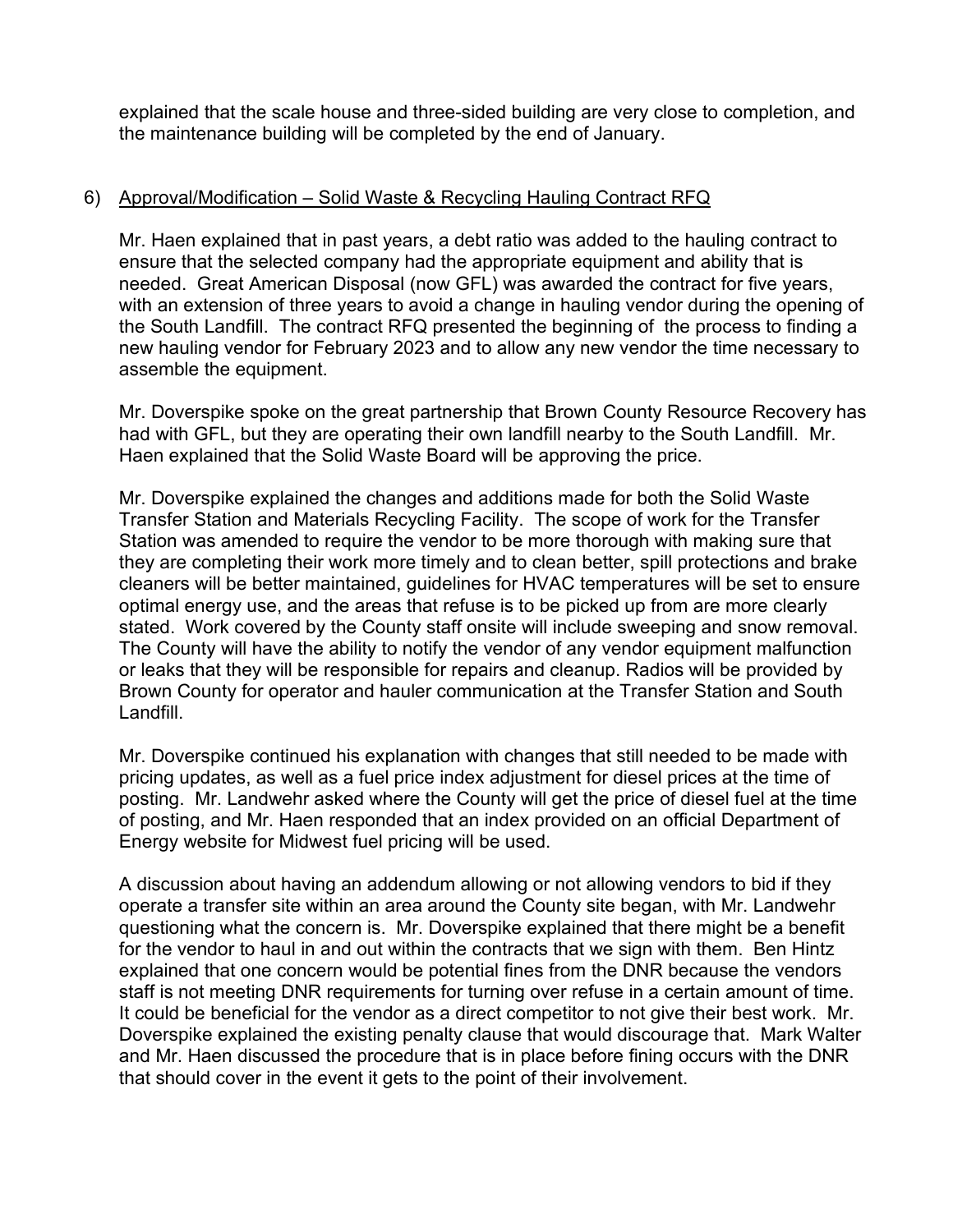RFQ changes include updating the amount hauled to 160,000 tons per year, number of loads updated to 1,450 loads per year, fuel will be adjusting at date of operation, and the years updated for CPI.

**A motion to approve the Solid Waste & Recycling Hauling Contract RFQ with changes as noted was made by Dave Landwehr and seconded by Mike VanLanen.**  Unanimously approved.

#### 7) Approval/Modification – RFP #2476 Hazardous Waste Disposal

Chris Blan distributed and discussed changes made to the RFP that was originally used in 2017 that is now again up for approval. Almost all of the language has remained unchanged, with the timeline and the projected volumes changed. A question was asked by a Commissioner if there was a rate sheet on what is charged, and Mr. Blan responded yes, with Mr. Haen explaining that it is part of the budget process. Mr. Blan further explained that business rates have changed from cost plus 40% to cost plus a percentage, which allows the facility to be more competitive in the market.

Mr. Katers asked how many times that the vendor has changed as this RFP is updated every 5 years and if the proposal is reaching far enough into the market. Mr. Blan explained that only once has the vendor changed from the original vendor due to having the best bid. There has never been a lack of submittals and Mr. Haen assured that it will reach a large market.

#### **A motion to approve the RFP #2476 Hazardous Waste Disposal was made by John Katers and seconded by Mike VanLanen.** Unanimously approved.

#### 8) Approval/Modification – RFB #2464 SLF Signage Project

The RFB was an agenda item at the previous meeting of the Solid Waste Board that required further information prior to a vote. Such materials were presented to the Board. A discussion followed with no further questions.

#### **A motion to approve a bid of \$8,863.74 by Blink Signs for RFB #2464 SLF Signage Project was made by Michael Lefebvre and seconded by John Katers.** Unanimously approved.

### 9) Approval/Modification - RFQ #2462 SLF Dumpster Hauling Project

Mr. Haen explained that the equipment needed was unable to be acquired in time, and that the price of steel for dumpsters make it not feasible to purchase them at this time. Mr. Doverspike explained that dumpsters from Outagamie county will be used and the vendor will come onsite, pick up the dumpsters, dump them into the landfill and return them. The recycling will be brought to Outagamie County and then returned. This is a temporary service required until the hook truck and dumpsters are purchased and available.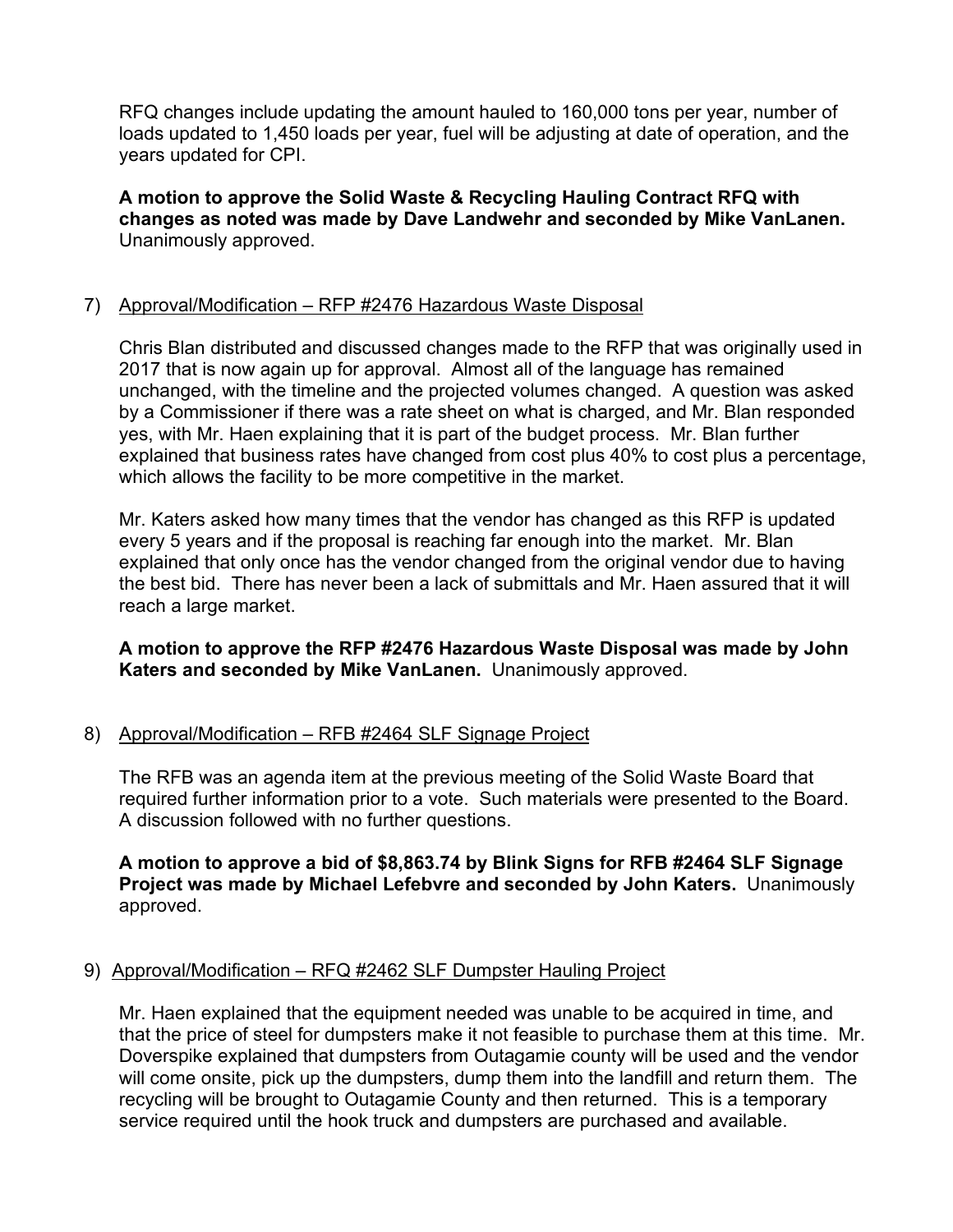The vendors that responded all came back with competitive rates. Fox River Disposal and Brown County P&RR have worked well in the past, with their location being ideally close to the South Landfill.

**A motion to approve a quote by Fox River Disposal for RFQ #2462 SLF Dumpster Hauling Project was made by Norb Dantinne and seconded by Bill Seleen.**  Unanimously approved.

#### 10)South Landfill- Update

Mr. Haen explained that the start date is slated for January 3, 2022 with enough staff trained to get started. Mr. Doverspike discussed staff that was onboarded on December  $6<sup>th</sup>$ and their training. Landfill certification testing was completed. Necessary equipment has been delivered and operational. Scale house is substantially complete with Brown County Technology Services on-site and installing software. Wind screens are delivered. Signage will be installed in the next week. Overall, everything is tracking to allow the employees to operate smoothly and to accept material on time.

Mr. Doverspike further explained the coordination with the WI DNR on necessary paperwork has been progressing and submitted.

The schedule of accepting materials will be started with semi-trucks from Brown and Winnebago counties arriving with residential waste, creating a 4 foot lift. The next week will start accepting commercial and industrial waste, adding another 5-10 feet. Other waste from paper mills (poly rejects) will be included. Week three will add Green Bay Packaging sludge. Fifth week will start taking in roll-off trucks from customers. Mr. Katers asked if there will be drone footage documenting this progression and Mr. Doverspike answered that Land Conservation will provide it depending on the weather.

Mr. Haen explained that there will be a recap on the construction bidders at the next meeting. Also, the animal waste company Dynamics will be installing their manure pipes and have been granted an easement for them to install on SLF property.

#### 11) Solid Waste Management Services Contract – Update

Mr. Walter explained that 21 out of 24 communities have signed the agreement. The three communities that are unsigned are Town of Green Bay, Town of Eaton, and Town of Holland. Further management and work is being done.

#### 12) Director's Report

Mr. Haen concluded that there was nothing further to discuss that hadn't already been discussed.